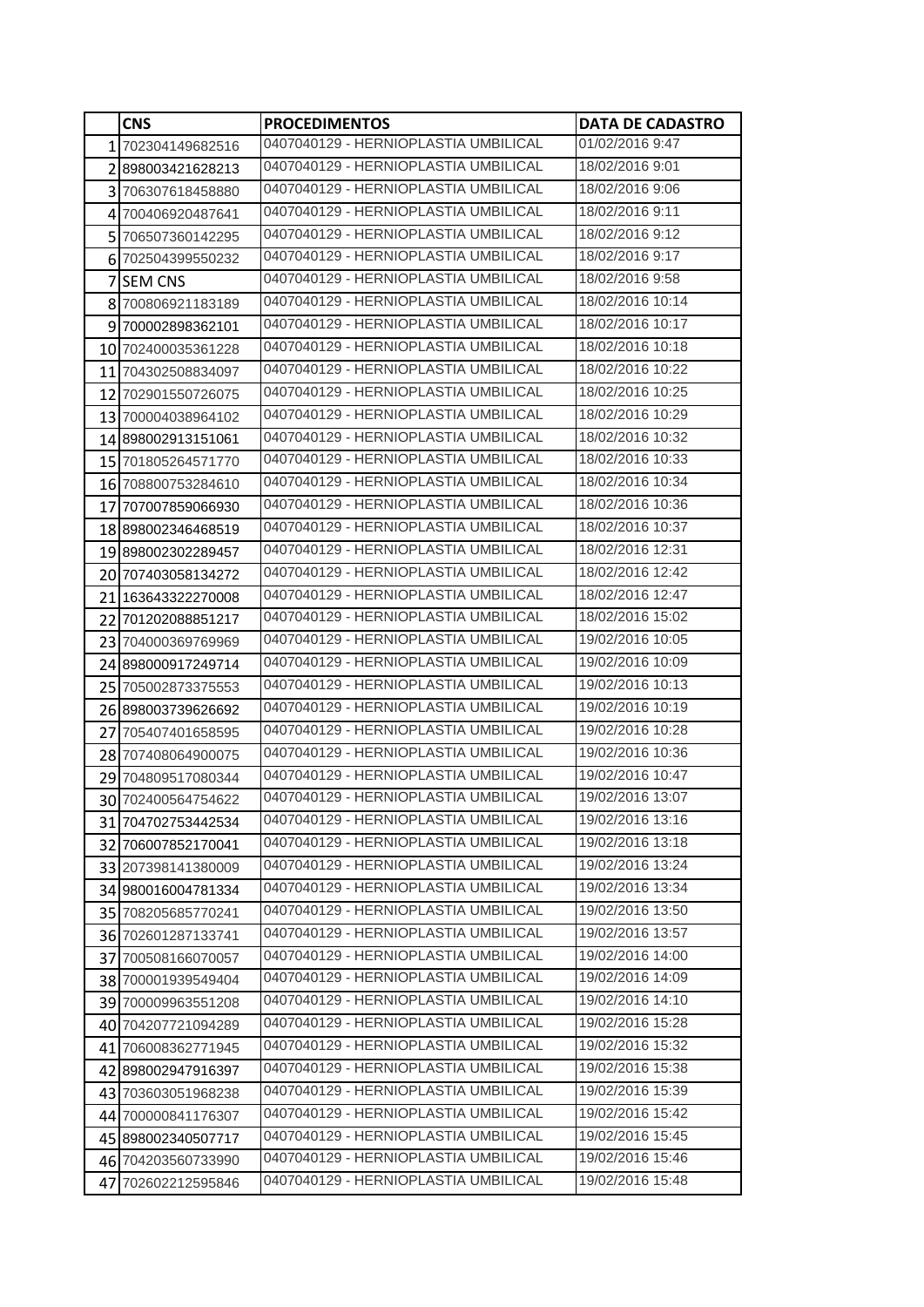| 48 SEM CNS          | 0407040129 - HERNIOPLASTIA UMBILICAL | 19/02/2016 15:56 |
|---------------------|--------------------------------------|------------------|
| 49 706809274382924  | 0407040129 - HERNIOPLASTIA UMBILICAL | 19/02/2016 16:00 |
| 50 700507541077453  | 0407040129 - HERNIOPLASTIA UMBILICAL | 19/02/2016 16:04 |
| 51 SEM CNS          | 0407040129 - HERNIOPLASTIA UMBILICAL | 19/02/2016 16:10 |
| 52 708006814103125  | 0407040129 - HERNIOPLASTIA UMBILICAL | 19/02/2016 16:11 |
| 53 700507398401159  | 0407040129 - HERNIOPLASTIA UMBILICAL | 19/02/2016 16:18 |
| 54 706804236472429  | 0407040129 - HERNIOPLASTIA UMBILICAL | 19/02/2016 16:21 |
| 55 SEM CNS          | 0407040129 - HERNIOPLASTIA UMBILICAL | 19/02/2016 16:27 |
| 56 898006196519869  | 0407040129 - HERNIOPLASTIA UMBILICAL | 22/02/2016 8:38  |
| 57 898002337586903  | 0407040129 - HERNIOPLASTIA UMBILICAL | 22/02/2016 8:40  |
| 581706401106694082  | 0407040129 - HERNIOPLASTIA UMBILICAL | 22/02/2016 9:26  |
| 59 SEM CNS          | 0407040129 - HERNIOPLASTIA UMBILICAL | 22/02/2016 9:59  |
| 60 706007319006549  | 0407040129 - HERNIOPLASTIA UMBILICAL | 22/02/2016 10:00 |
| 61 704206753139384  | 0407040129 - HERNIOPLASTIA UMBILICAL | 22/02/2016 10:04 |
| 62 898001261306807  | 0407040129 - HERNIOPLASTIA UMBILICAL | 23/02/2016 6:46  |
| 63 706206591635760  | 0407040129 - HERNIOPLASTIA UMBILICAL | 23/02/2016 6:54  |
| 64 898002346468519  | 0407040129 - HERNIOPLASTIA UMBILICAL | 23/02/2016 6:59  |
| 65 700203960255724  | 0407040129 - HERNIOPLASTIA UMBILICAL | 17/03/2016 10:00 |
| 66 209642152540000  | 0407040129 - HERNIOPLASTIA UMBILICAL | 17/03/2016 13:22 |
| 67 704706773854335  | 0407040129 - HERNIOPLASTIA UMBILICAL | 17/03/2016 13:46 |
| 68 898002387006382  | 0407040129 - HERNIOPLASTIA UMBILICAL | 17/03/2016 13:57 |
| 69 898003298604757  | 0407040129 - HERNIOPLASTIA UMBILICAL | 18/03/2016 13:10 |
| 70 704605168092227  | 0407040129 - HERNIOPLASTIA UMBILICAL | 06/04/2016 7:35  |
| 71 700507986765852  | 0407040129 - HERNIOPLASTIA UMBILICAL | 06/04/2016 7:39  |
| 72 702308104569811  | 0407040129 - HERNIOPLASTIA UMBILICAL | 18/04/2016 12:57 |
| 73 SEM CNS          | 0407040129 - HERNIOPLASTIA UMBILICAL | 18/04/2016 13:23 |
| 74 898004129255276  | 0407040129 - HERNIOPLASTIA UMBILICAL | 18/05/2016 7:34  |
| 75 708603596507280  | 0407040129 - HERNIOPLASTIA UMBILICAL | 07/02/2017 15:32 |
| 76 898002976427676  | 0407040129 - HERNIOPLASTIA UMBILICAL | 07/02/2017 16:08 |
| 77 702607727869843  | 0407040129 - HERNIOPLASTIA UMBILICAL | 07/02/2017 16:16 |
| 78 707606214313893  | 0407040129 - HERNIOPLASTIA UMBILICAL | 07/02/2017 16:38 |
| 79 706407121455986  | 0407040129 - HERNIOPLASTIA UMBILICAL | 07/02/2017 16:41 |
| 80 108288509060002  | 0407040129 - HERNIOPLASTIA UMBILICAL | 08/02/2017 9:41  |
| 81 703406264870418  | 0407040129 - HERNIOPLASTIA UMBILICAL | 09/02/2017 14:06 |
| 82 898002303621129  | 0407040129 - HERNIOPLASTIA UMBILICAL | 03/03/2017 7:18  |
| 83 898000921597705  | 0407040129 - HERNIOPLASTIA UMBILICAL | 03/03/2017 7:23  |
| 84 708606006727883  | 0407040129 - HERNIOPLASTIA UMBILICAL | 31/03/2017 14:20 |
| 85 898003473429203  | 0407040129 - HERNIOPLASTIA UMBILICAL | 31/03/2017 14:20 |
| 86 708103538700639  | 0407040129 - HERNIOPLASTIA UMBILICAL | 31/03/2017 14:54 |
| 87 700200950685529  | 0407040129 - HERNIOPLASTIA UMBILICAL | 09/06/2017 9:46  |
| 88 898001261420928  | 0407040129 - HERNIOPLASTIA UMBILICAL | 09/06/2017 9:50  |
| 89 706809269470527  | 0407040129 - HERNIOPLASTIA UMBILICAL | 14/09/2017 9:49  |
| 90 1659 64316740000 | 0407040129 - HERNIOPLASTIA UMBILICAL | 14/09/2017 9:58  |
| 91 206835120690003  | 0407040129 - HERNIOPLASTIA UMBILICAL | 04/01/2018 10:43 |
| 92 706709568185612  | 0407040129 - HERNIOPLASTIA UMBILICAL | 04/01/2018 13:38 |
| 93 708809787916510  | 0407040129 - HERNIOPLASTIA UMBILICAL | 04/01/2018 14:03 |
| 94 702005851895080  | 0407040129 - HERNIOPLASTIA UMBILICAL | 04/01/2018 14:11 |
| 95 160201558120007  | 0407040129 - HERNIOPLASTIA UMBILICAL | 12/02/2019 16:28 |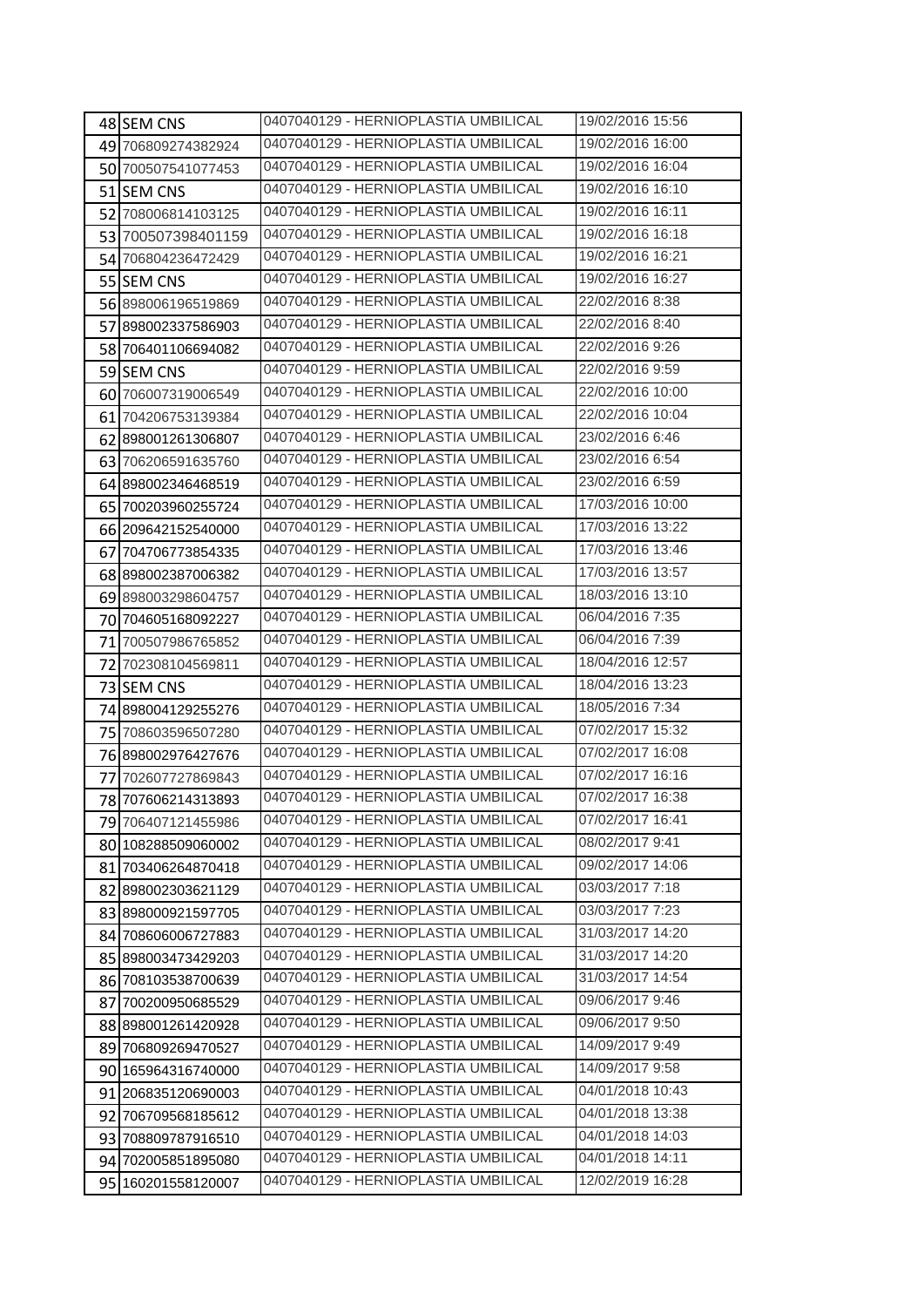| 96 122817811290006  | 0407040129 - HERNIOPLASTIA UMBILICAL | 14/02/2019 10:16 |
|---------------------|--------------------------------------|------------------|
| 97 898002978241928  | 0407040129 - HERNIOPLASTIA UMBILICAL | 14/02/2019 13:47 |
| 98 702104711225099  | 0407040129 - HERNIOPLASTIA UMBILICAL | 14/02/2019 14:09 |
| 99 700506745053357  | 0407040129 - HERNIOPLASTIA UMBILICAL | 14/02/2019 14:18 |
| 100 898000021767302 | 0407040129 - HERNIOPLASTIA UMBILICAL | 15/02/2019 13:23 |
| 101 706403614641988 | 0407040129 - HERNIOPLASTIA UMBILICAL | 18/02/2019 8:56  |
| 102 121635004210008 | 0407040129 - HERNIOPLASTIA UMBILICAL | 27/02/2019 16:06 |
| 103 200022293790005 | 0407040129 - HERNIOPLASTIA UMBILICAL | 28/02/2019 9:19  |
| 104 898001176361165 | 0407040129 - HERNIOPLASTIA UMBILICAL | 28/02/2019 9:31  |
| 105 898002929857007 | 0407040129 - HERNIOPLASTIA UMBILICAL | 28/02/2019 9:35  |
| 106 898002975626969 | 0407040129 - HERNIOPLASTIA UMBILICAL | 28/02/2019 9:38  |
| 107 898000916063889 | 0407040129 - HERNIOPLASTIA UMBILICAL | 19/03/2019 14:34 |
| 108 164451249770008 | 0407040129 - HERNIOPLASTIA UMBILICAL | 15/05/2019 10:24 |
| 109 708702176417090 | 0407040129 - HERNIOPLASTIA UMBILICAL | 15/05/2019 15:00 |
| 110 706207529936168 | 0407040129 - HERNIOPLASTIA UMBILICAL | 16/05/2019 10:19 |
| 111 701201076423117 | 0407040129 - HERNIOPLASTIA UMBILICAL | 16/05/2019 13:59 |
| 112 898004783947416 | 0407040129 - HERNIOPLASTIA UMBILICAL | 16/05/2019 15:13 |
| 113 709001856775710 | 0407040129 - HERNIOPLASTIA UMBILICAL | 16/05/2019 15:24 |
| 114 700807917006783 | 0407040129 - HERNIOPLASTIA UMBILICAL | 16/05/2019 15:42 |
| 115 161213438000004 | 0407040129 - HERNIOPLASTIA UMBILICAL | 04/07/2019 16:54 |
| 116 898000917256745 | 0407040129 - HERNIOPLASTIA UMBILICAL | 23/09/2019 14:13 |
| 117 898004073213131 | 0407040129 - HERNIOPLASTIA UMBILICAL | 02/10/2019 10:48 |
| 118 898001193103594 | 0407040129 - HERNIOPLASTIA UMBILICAL | 25/10/2019 10:54 |
| 119 706409637588280 | 0407040129 - HERNIOPLASTIA UMBILICAL | 04/11/2019 8:59  |
| 120 898003451285721 | 0407040129 - HERNIOPLASTIA UMBILICAL | 03/01/2020 8:11  |
| 121 707806663845912 | 0407040129 - HERNIOPLASTIA UMBILICAL | 10/01/2020 15:49 |
| 122 898004609077932 | 0407040129 - HERNIOPLASTIA UMBILICAL | 06/02/2020 15:30 |
| 123 700508115437352 | 0407040129 - HERNIOPLASTIA UMBILICAL | 16/09/2020 14:28 |
| 124 700500986636258 | 0407040129 - HERNIOPLASTIA UMBILICAL | 21/10/2020 15:24 |
| 125 203804041970008 | 0407040129 - HERNIOPLASTIA UMBILICAL | 28/10/2020 15:06 |
| 126 708003340929521 | 0407040129 - HERNIOPLASTIA UMBILICAL | 18/01/2021 14:37 |
| 127 206630348890008 | 0407040129 - HERNIOPLASTIA UMBILICAL | 18/01/2021 14:44 |
| 128 700708980314971 | 0407040129 - HERNIOPLASTIA UMBILICAL | 18/01/2021 14:59 |
| 129 708700170468694 | 0407040129 - HERNIOPLASTIA UMBILICAL | 18/01/2021 16:20 |
| 130 898005835324113 | 0407040129 - HERNIOPLASTIA UMBILICAL | 05/02/2021 9:24  |
| 131 898000510927582 | 0407040129 - HERNIOPLASTIA UMBILICAL | 18/03/2021 9:56  |
| 132 898002320274601 | 0407040129 - HERNIOPLASTIA UMBILICAL | 14/05/2021 10:18 |
| 133 700203953493321 | 0407040129 - HERNIOPLASTIA UMBILICAL | 31/05/2021 9:47  |
| 134 705006610042050 | 0407040129 - HERNIOPLASTIA UMBILICAL | 08/06/2021 13:37 |
| 135 700503711142656 | 0407040129 - HERNIOPLASTIA UMBILICAL | 14/07/2021 14:11 |
| 136 706805281785725 | 0407040129 - HERNIOPLASTIA UMBILICAL | 19/07/2021 13:40 |
| 137 898000916079084 | 0407040129 - HERNIOPLASTIA UMBILICAL | 19/08/2021 14:12 |
|                     | 0407040129 - HERNIOPLASTIA UMBILICAL | 15/09/2021 15:04 |
| 138 704109143570778 |                                      |                  |
| 139 898001168590703 | 0407040129 - HERNIOPLASTIA UMBILICAL | 09/02/2022 9:58  |
| 140 704102156150571 | 0407040129 - HERNIOPLASTIA UMBILICAL | 09/02/2022 9:59  |
| 141 898001961905673 | 0407040129 - HERNIOPLASTIA UMBILICAL | 09/02/2022 10:00 |
| 142 706202523951268 | 0407040129 - HERNIOPLASTIA UMBILICAL | 09/02/2022 10:00 |